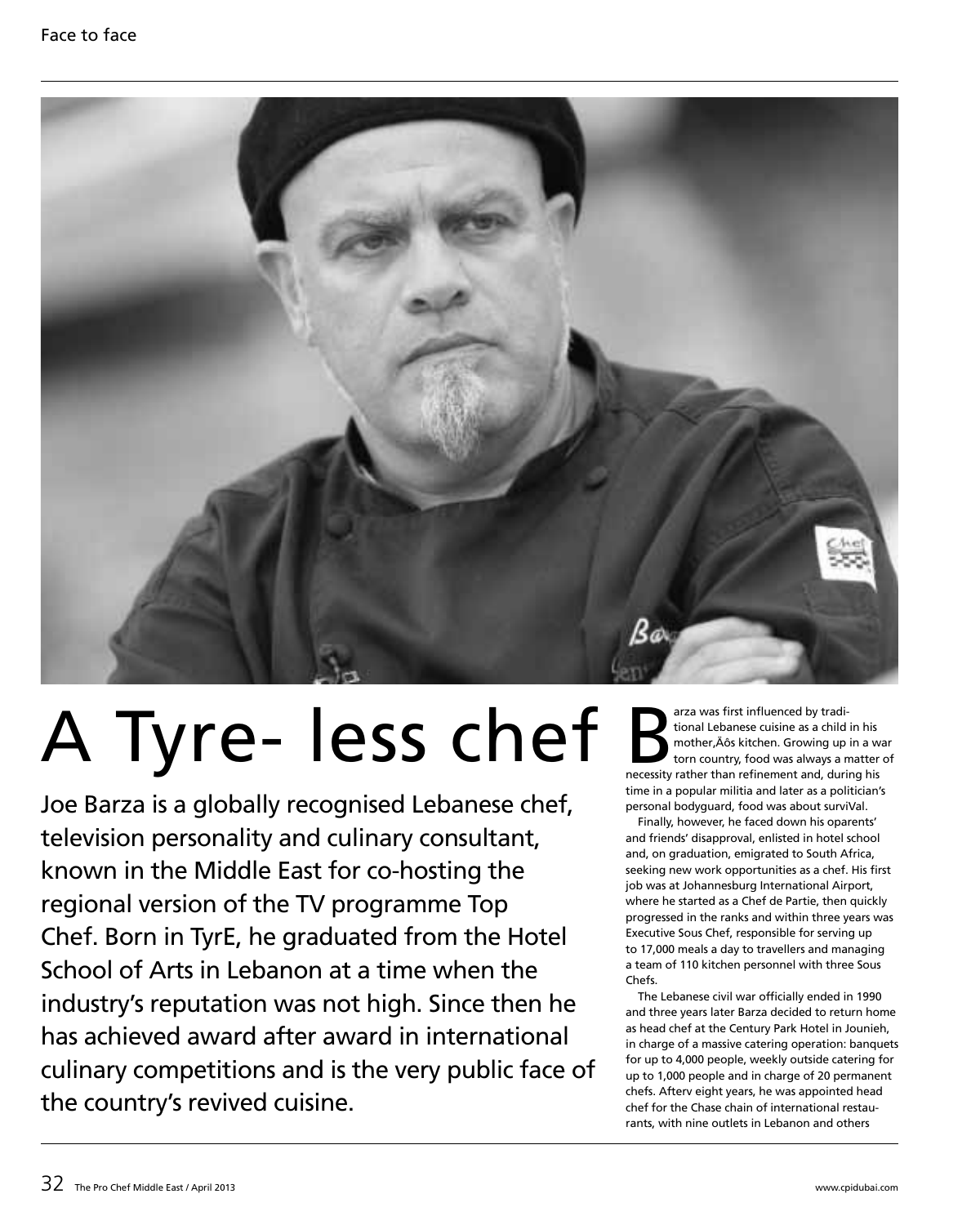#### around the world.

After nine years, when the company changed ownership, Barza decided to end his head chef career and use the experience he acquired along the years as a culinary consultant. After three years, the Joe Barza Culinary Consultancy has been built around his personal experience and exposure to global culinary trends and it deals with all aspects of restaurant and catering operations, including concept formulation, menu elaboration, kitchen design, kitchen personnel recruiting, pre-opening strategy formulation, opening strategy formulation, postopening follow-up, cost control and staff training.

Barza is also a consultant for the Salon Culinaire of Lebanon and has acted as a roving global ambassador for Lebanese cuisine and a multiple winner of culinary competitions such as the 2006 Tuna World Champion in Sardinia, honorary jury prize winner of of the 2003 European Sandwich Challenge and multiple Gold Medal winner at the Beirut Salon Culinaire.

Passionate about Lebanese food which he believes deserves a place amongst the world's top cuisines, he is also committed mentor to young chefs from Lebanon, determined that the professionalism he has seen demonstrated in the world's top kitchens will be taken as standard in his home country.

# **What was it like when you joined the industry?**

A chef in the Middle East never used to get any respect - it was a profession that people frowned on and many chefs were shy to tell people that was their job. That was part of the culture. When we did Top Chef, I remember one guy telling me that he just couldn't bring himself to tell his prospective father-in-law what he did for a living. My view i that what one man can do, another can do as well.

#### **Chefs now have a better reputation. What caused the change?**

Well, I'm proud to say I was part of that change. When I left South Africa where I'd worked in a big kitchen with chefs from 14 nationalities, I asked myself why I had to change out of my whites when I wasn't in the kitchen. What South Africa taught me is that a chef needs to be proud. In the mid-1990s, in Lebanon, you needed to impose respect with your knowledge and your skills. Our food was good and well known, but chefs weren't so we started entering international competitions and slowly our profile raised up.

# **Were chefs even looked down on in the villages or was this just in the cities?**

The best chefs can come from a village but parents wanteds their sons to have a real job, like a teacher. Chefs were seen almost as maids. All the big hotels used to import expat chefs because they saw Lebanese chefs as only able to cook Lebanese food, unable to do anything else although the good ones used to imitate. In South Africa, I was lucky to work with people who showed me that a chef was a human being like any other. A chef needs both to cook and think. Look, 30 years of civil war meant

that we had only a very small number of good restaurants - people couldn't affortd to travel like they do now for training and the country only had one culinary school.

#### **Did you like food as a child?**

Well, I didn't start to cook till I was 24 but I remember, every Friday, my grandfather would bring a large basket if fresh fish down from Tyre. My mother used to cry from all the cleaning but the fish were delicious. Most days, however, we used to worry about what we would be able to find to eat the next day. Then, after the President was assasinated, I wanted to have a future, even if cooking was what women traditionally did. I was thirsty to learn and I got myself a Commis job in a little kitchen. I used to do double shifts - I was paid for the first but not the second, but I needed to learn as food had not been my passion before that.

# **As one of the President's bodyguards, didn't you get well fed?**

No, we used to snatch burgers and such like. When I shifted from that life to the kitchen, it was a real shock. I remember sitting on an upturned tin of Milo and peeling 10kg of shrimp - I cried like my mother had cried1 I was so hard, even getting to the place - public transport was terrible and I used to have to walk for 45 minutes as shells were whizzing overhead! But I had good will and, in six months, I had learned anough to realise that I was ready to move on. So I moved to South Africa

I'm well-known and that makes me very proud. Lebanese chefs are now experimenting and taking pride in their work and we have won the respect of the people. Look, every country has a treasure with its ingredients and those should be treated well so the cuisine improves, adds value. I think fusion for its own sake is wrong - why should I try and do better than a French chef with foie gras or an Italian chef with pasta? We should take pride in our food and I'm happy to spread the word, such as the time I went to the Culinary Institute of America and showed what we can do to some of the world's greatest chefs. How can we as chefs thanks our parents for what they have given us? Not just by being creative, but by working and creating with all our heart and all our passions.

# **Why do you think people are now fascinated with chefs?**

I think because we are in direct contact with people. Our relationship can be quite intimate because we are giving them pleasure with food. Cooking is pleasure. I also have built up quite a following after 25 years in the kitchen and I'm lucky now to make maybe four or five trips a month, meeting people and spreading the word about our cuisine. I have the respect of the industry and I can pick up the phone and invite just about any chef in the world to come to Lebanon.

**How has Lebanese cuisine come to represent the wider Middle East, do you think?**

# "My mother still says I don't know how to cook. Have I cooked in her kitchen? No, I wouldn't dare!"

to help a friend who ran a small pizza place. After about six months, I prepared a special sauce topping and asked a regular to try it out who I was serving.

#### **So you weren't cooking?**

No I was a waiter. He tasted it and asked me why I wasn't working. I joined an airline catering firm and got three promotions within a year. I also travelled exploring cuisines: America, Brazil, Germany and so on.

#### **Then you returned to Lebanon?**

Yes, I wanted to help my parents and I knew that to succeed that I had to fashion a look for myself, a style. So the ear rings, the goatee,  $\text{A} \P$  I began to enter competitions and won the Tuna World Champion with a dish that reflected Lebanon: tuna marinated with shawarma spices. All had I had money for was the flight so I just took some spices with me!

#### **What drives you?**

I want to do well for myself, my friends, my country and for the Arab nation. I've been lucky and now

We've clever, commercial people of course! Also there is a major diaspora - four million Lebanese in the country and 20 million outside. Each of them can make Lebanese food. And chefs now are not making just simple food - look at Philippe Masoud with his successful Illili in Manhattan with an investment of \$6m.

# **What's at the heart of the cuisine?**

We took a lot from the Turks but adapted it over the centuries. The Syrians did too but they didn't know how to spread their cuisine outside Syria. Our cuisine is based on spicing. There has been what I would call a blend of cuisines rather than a fusion no mix of chocolate and caviar for us!

# **How do your family now view your success?**

My mother still says I don't know how to cook. Have I cooked in her kitchen? No, I wouldn't dare! But I was to continue to change attitudes so I'm always happy to mentor young chefs - they need to understand that if you don't reach then you'll never achieve. In the old days, recipes in Lebanese stayed the same and chefs guarded them - I give mine away everywhere.